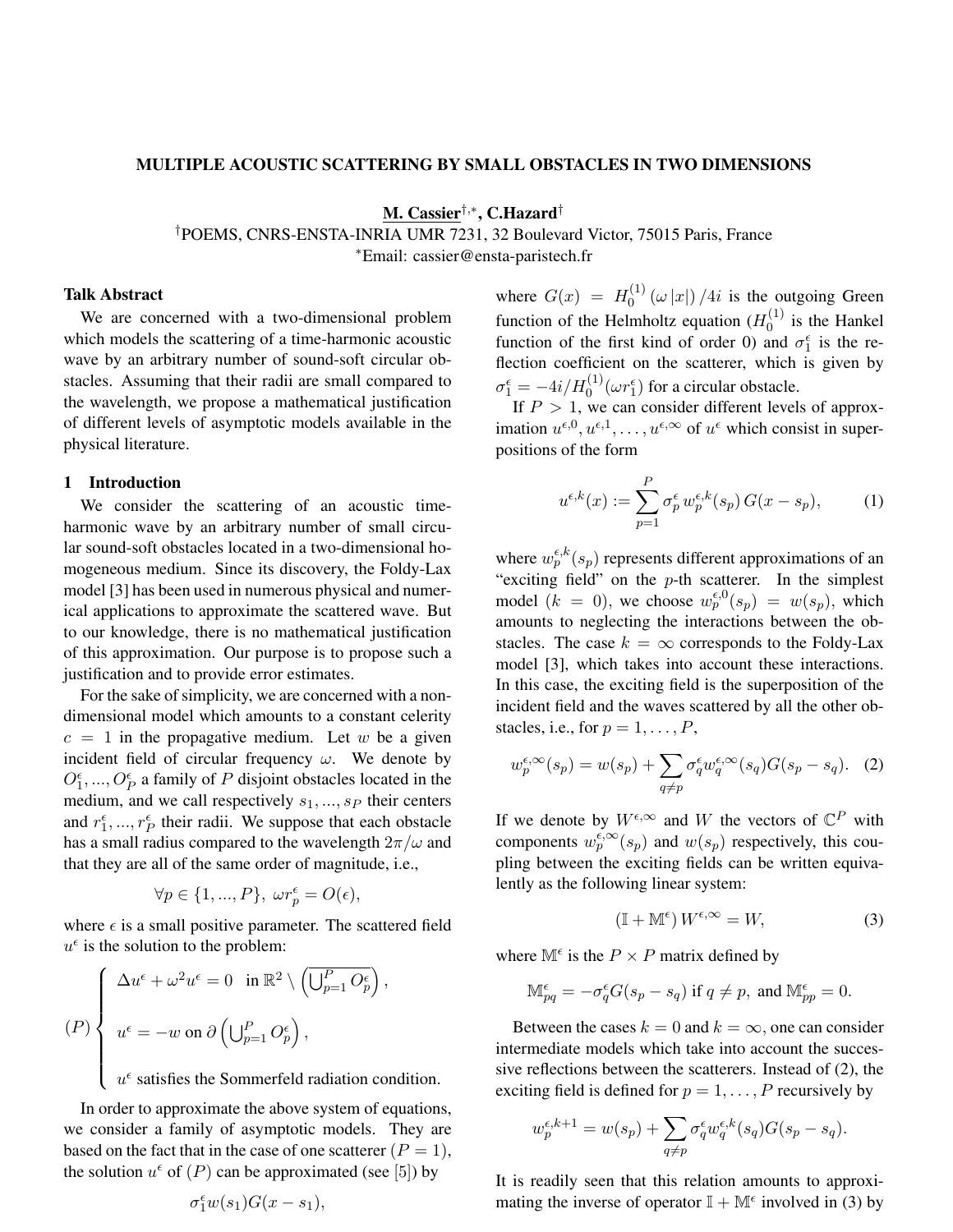a truncated Neumann series, so that we can summarize these different models by the formula

$$
W^{\epsilon,k} = \sum_{\ell=0}^{k} (-\mathbb{M}^{\epsilon})^{\ell} W \quad \text{for } k = 0, 1, \dots, \infty.
$$
 (4)

# 2 Mathematical justification

The link between the above asymptotic models and our initial problem  $(P)$  is easily made using standard tools for multiple scattering [5]. The first step is to give a representation  $u^{\epsilon}$  which makes clear the notion of "exciting field" in problem  $(P)$ .

**Proposition 1.** Let  $u^{\epsilon}$  be the solution to problem  $(P)$ . *Then, the family of* P *coupled single scattering problems*

$$
(P_p)\begin{cases} \Delta u_p^{\epsilon} + \omega^2 u_p^{\epsilon} = 0 & \text{in } \mathbb{R}^2 \setminus \overline{O_p^{\epsilon}} \\ u_p^{\epsilon} = -w - \sum_{q=1, q \neq p}^P u_q^{\epsilon} & \text{on } \partial O_p^{\epsilon} \\ u_p^{\epsilon} & \text{satisfies the Sommerfeld radiation condition} \end{cases}
$$

*(for*  $p \in \{1, ..., P\}$ *)* admits a unique solution  $(u_1^{\epsilon}, u_2^{\epsilon}, ..., u_p^{\epsilon})$  and moreover the following decomposi*tion holds:*

$$
u^{\epsilon} = \sum_{p=1}^{P} u_p^{\epsilon}.
$$
 (5)

See [2] for the proof. Each wave  $u_p^{\epsilon}$  is the wave scattered only by the  $p$ -th obstacle illuminated by the exciting field.

We equip  $\mathbb{R}^2$  with the Cartesian coordinate system:  $(O, e_1, e_2)$  and define for each obstacle  $p \in \{1, ..., P\}$  the local polar coordinates by :  $(\rho_p, \theta_p)$  where  $\rho_p = |x - s_p|$ and  $\theta_p$  is the angle  $(e_1, x - s_p)$ . Let us introduce for  $m \in \mathbb{Z}$  the local outgoing cylindrical wavefunctions associated with the *p*-th scatterer:

$$
\psi_{p,m}(x) = H_m^{(1)}(\omega \rho_p) e^{im\theta_p} \text{ for } \rho_p > 0.
$$

As  $u_p^{\epsilon}$  is an outgoing solution of the homogeneous Helmholtz equation outside  $\overline{O_p^{\epsilon}}$ , it admits a modal decomposition on the  $\psi_{p,m}$ :

$$
u_p^{\epsilon}(x) = \sum_{m \in \mathbb{Z}} \frac{c_{p,m}^{\epsilon}}{H_m^{(1)}(\omega r_p^{\epsilon})} \psi_{p,m}(x), \tag{6}
$$

where  $c_{p,m}^{\epsilon}$  is the *m*-th Fourier coefficient of  $u_p^{\epsilon}(r_p^{\epsilon}, \cdot)$  on the circle  $\partial O_p^{\epsilon}$ :

$$
c_{p,m}^{\epsilon} = \frac{1}{2\pi} \int_0^{2\pi} u_p^{\epsilon} (r_p^{\epsilon}, \theta_p) e^{-im\theta_p} d\theta_p.
$$

Similarly,  $w$  is a solution of the homogeneous Helmholtz equation on a ball containing the p-th obstacle, therefore it has a modal decomposition on the local Bessel functions:

$$
w(x) = \sum_{m \in \mathbb{Z}} d_{p,m} J_m(\omega \rho_p) e^{im\theta_p}.
$$

From the addition formula:

$$
\psi_{q,m}(x) = \sum_{n \in \mathbb{Z}} \psi_{q,m-n}(s_p) J_n(\omega \rho_p) e^{in\theta_p}, \qquad (7)
$$

which is valid for  $p, q \in \{1, ..., P\}$  with  $p \neq q$  and for  $\rho_p < |s_p - s_q|$ , and from the Dirichlet conditions of problems  $(P_p)$ , one can easily verify that the family of problems  $(P_p)$  is equivalent to the following linear system:

$$
(\mathbb{I} + \mathbb{K}^{\epsilon})c^{\epsilon} = f^{\epsilon},\tag{8}
$$

where  $c^{\epsilon} = (c_1^{\epsilon}, \dots, c_P^{\epsilon})^{\top}$  and each  $c_p^{\epsilon}$  denotes the sequence of the Fourier coefficients  $(c_{p,m}^{\epsilon})_{m\in\mathbb{Z}}$  of the p-th obstacle.  $\mathbb{K}^{\epsilon}$  is defined by:

$$
\mathbb{K}^\epsilon = \left( \begin{array}{cccc} 0 & \mathbb{K}^\epsilon_{12} & \ldots & \mathbb{K}^\epsilon_{1P} \\ \mathbb{K}^\epsilon_{21} & 0 & \ldots & \mathbb{K}^\epsilon_{2P} \\ \vdots & \ldots & \ddots & \vdots \\ \mathbb{K}^\epsilon_{P1} & \mathbb{K}^\epsilon_{P2} & \ldots & 0 \end{array} \right)
$$

where for  $p, q \in \{1, ..., P\}, p \neq q$ ,  $\mathbb{K}_{pq}^{\epsilon}$  is an operator which represents the interactions of the  $q$ -th obstacle on the p-th obstacle:

$$
\mathbb{K}_{pq}^{\epsilon} : c_q \longrightarrow \left( J_m(\omega r_p^{\epsilon}) \sum_{n \in \mathbb{Z}} \frac{\psi_{q,n-m}(s_p)}{H_n^{(1)}(\omega r_q^{\epsilon})} c_{q,n} \right)_{m \in \mathbb{Z}},
$$

and for  $m \in \mathbb{Z}$ ,

$$
f_{p,m}^{\epsilon} = -J_m(\omega r_p^{\epsilon})d_{p,m}.
$$

Asymptotically, we have for  $p, q \in \{1, ..., P\}, p \neq q$ :

• 
$$
\forall (m, n) \in \mathbb{Z}^2 - \{(0, 0)\},
$$
  
\n $J_m(\omega r_p^{\epsilon}) \frac{\psi_{q, n-m}(s_p)}{H_n^{(1)}(\omega r_q^{\epsilon})} = O(\epsilon)$  and  $f_{p, m}^{\epsilon} = O(\epsilon)$ 

• 
$$
(m, n) = (0, 0),
$$
  
\n
$$
J_0(\omega r_p^{\epsilon}) \frac{\psi_{q,0}(s_p)}{H_0^{(1)}(\omega r_q^{\epsilon})} = \frac{\psi_{q,0}(s_p)}{H_0^{(1)}(\omega r_q^{\epsilon})} + O(\epsilon^2/\log(\epsilon))
$$
\nand  $f_{p,0}^{\epsilon} = -w(s_p) + O(\epsilon^2).$ 

So the dominant coefficient of  $\mathbb{K}_{pq}^{\epsilon}$  is reached for  $(m, n) = (0, 0)$  and is  $O(1/\log(\epsilon))$ . Formally, an approximation of order  $\epsilon$  of (8) is given by the following system:

$$
(\mathbb{I} + \widetilde{\mathbb{K}}^{\epsilon})c^{\epsilon, \infty} = f^0.
$$
 (9)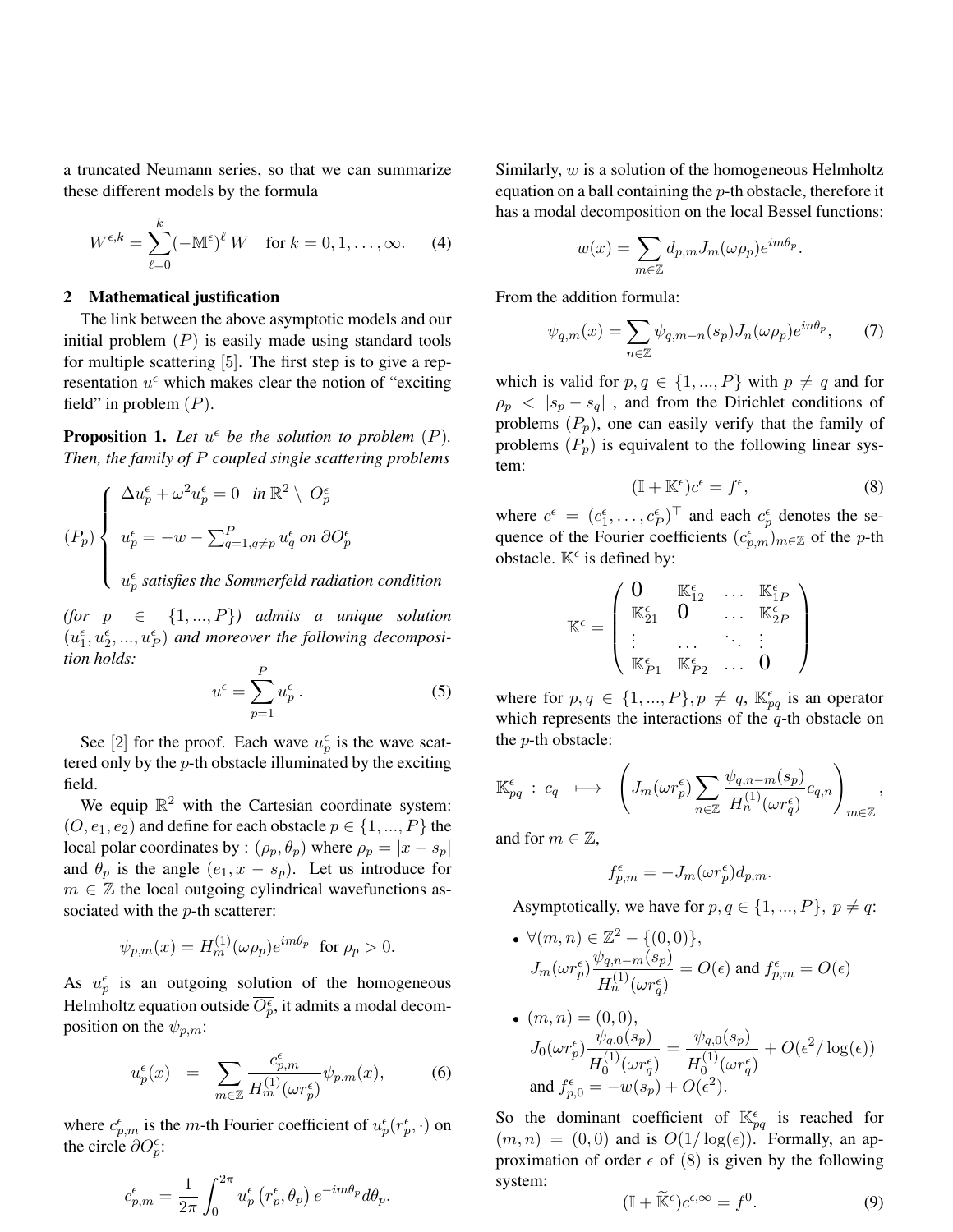Here  $\widetilde{\mathbb{K}}^{\epsilon}$  has the same block structure as  $\mathbb{K}^{\epsilon}$ . For  $p, q \in \mathbb{K}$  $\{1, ..., P\}, \widetilde{\mathbb{K}}_{pp}^{\epsilon} = \mathbf{0}$  and for  $p \neq q$ ,  $\widetilde{\mathbb{K}}_{pq}^{\epsilon}$  is a finite rank operator defined by:

$$
\widetilde{\mathbb{K}}_{pq}^{\epsilon} : c_q \longmapsto \left( \delta_{m,0} \frac{\psi_{q,0}(s_p)}{H_0^{(1)}(\omega r_q^{\epsilon})} c_{q,0} \right)_{m \in \mathbb{Z}}
$$

and for  $m \in \mathbb{Z}$ ,

$$
f_{p,m}^0 = -\delta_{m,0} w(s_p).
$$

It follows from (9) that all the Fourier coefficients with  $m \neq 0$  are equal to zero. Hence, the system of equations which involves the other coefficients ( $m = 0$ ) is equivalent to (3) with

$$
W_p^{\epsilon,\infty} = -c_{p,0}^{\epsilon,\infty}, \text{ for } p = 1,\dots,P. \tag{10}
$$

Considering the truncated Neumann series associated with the inverse of the operator  $\mathbb{I} + \widetilde{\mathbb{K}}^{\epsilon}$  involved in (9), we can define

$$
c^{\epsilon,k} = \sum_{l=0}^{k} (-\widetilde{\mathbb{K}}^{\epsilon})^l f^0.
$$

Similarly, for  $m \neq 0$   $c_{p,m}^{\epsilon,k} = 0$  and the  $W_p^{\epsilon,k}$  defined in (4) are given by the formula:

$$
W_p^{\epsilon,k} = -c_{p,0}^{\epsilon,k}, \text{ for } p = 1, \dots, P. \tag{11}
$$

In order to obtain error estimates, consider the Hilbert space  $\ell^2(\mathbb{C})^P$  with its scalar product:

$$
\langle c|c'\rangle = \sum_{p=1}^{P} \sum_{m\in\mathbb{Z}} c_{p,m} \overline{c'_{p,m}}.
$$

**Theorem 1.** *There exists a constant*  $C > 0$  *such that for small enough,*

$$
\|\mathbb{K}^{\epsilon}\|_{\mathcal{L}(\ell^2(\mathbb{C})^P)} \le \frac{C}{|\log(\epsilon)|} \tag{12}
$$

$$
\left\| \mathbb{K}^{\epsilon} - \widetilde{\mathbb{K}}^{\epsilon} \right\|_{\mathcal{L}(\ell^2(\mathbb{C})^P)} \leq C \epsilon \tag{13}
$$

$$
\left\| f^{\epsilon} - f^0 \right\|_{\ell^2(\mathbb{C})^P} \leq C \epsilon.
$$

As a direct consequence of theorem 1, for  $\epsilon$  small enough, (9) is well-posed and the Neumann series of  $(\mathbb{I} + \widetilde{\mathbb{K}}^{\epsilon})^{-1}$  is well-defined. Using the theorem 10.1 of [4], we can now estimate the error between  $c^{\epsilon}$  and  $c^{\epsilon,\infty}$ .

**Corollary 1.** *There exits a constant*  $C > 0$  *such that for small enough,*

$$
||c^{\epsilon} - c^{\epsilon,\infty}||_{\ell^2(\mathbb{C})^P} \leq C \epsilon \tag{14}
$$

$$
\left\|c^{\epsilon} - c^{\epsilon,k}\right\|_{\ell^2(\mathbb{C})^P} \le \frac{C}{\left|\log(\epsilon)\right|^{k+1}}.\tag{15}
$$

The inequality  $(15)$  is a direct consequence of  $(14)$  with an estimation of the remainder of the Neumann's series associated with  $(\mathbb{I} + \widetilde{\mathbb{K}}^{\epsilon})^{-1}$ . Following (5) and (6), we consider for  $k = 0, \dots, \infty$  the approximations

$$
u^{\epsilon,k}(x) = \sum_{p=1}^{P} \frac{c_{p,0}^{\epsilon,k}}{H_0^1(\omega r_p^{\epsilon})} H_0^1(\omega |x - s_p|)
$$

of the solution to problem  $(P)$ . From the equalities  $(10)$ and (11), the definitions of the coefficients of reflection  $\sigma_p^{\epsilon}$  and of the Green function, it is easy to see that these  $u^{\epsilon,k}$  coincide with the functions  $u^{\epsilon,k}$  defined in (1). It is easy to deduce from corollary 1 the following error estimates in a local  $L^2$  norm.

**Corollary 2.** Let K be a compact subset of  $\mathbb{R}^2$  \  $\bigcup_{p=1}^P \{s_p\}$  and  $k \in \mathbb{N} \cup \{\infty\}$ , there is a constant  $C_K$ *independent of*  $\epsilon$  *such that for*  $\epsilon$  *small enough,* 

$$
if k \in \mathbb{N}, \quad \left\| u^{\epsilon} - u^{\epsilon, k} \right\|_{L^{2}(K)} \leq \frac{C_{K}}{\left| \log(\epsilon) \right|^{k+2}}
$$

$$
if k = \infty, \quad \left\| u^{\epsilon} - u^{\epsilon, \infty} \right\|_{L^{2}(K)} \leq \frac{C_{K} \epsilon}{\left| \log(\epsilon) \right|}.
$$

Note that this result is valid for any distribution of scatterers. However the constant  $C_K$  involved in the above estimates depends on their localization and may become large in certain situations (close scatterers).

## 3 Proof of Theorem 1

We will give the main ideas of the proof of the inequalities (12) and (13). It is enough to show these properties for each block of the operators  $\mathbb{K}^{\epsilon}$  and  $\widetilde{\mathbb{K}}^{\epsilon}$ . Using the addition formula (7), it is easier to prove formula (12) for the operator

$$
\mathbb{L}_{pq}^{\epsilon}: c_q \longmapsto \left(\frac{\sum_{n \in \mathbb{Z}} \overline{\psi_{q,m-n}(s_p) J_n(\omega r_p^{\epsilon})} c_{q,n}}{H_m^{(1)}(\omega r_q^{\epsilon})}\right)_{m \in \mathbb{Z}}
$$

which is readily seen to be the adjoint of  $\mathbb{K}_{pq}^{\epsilon}$  once this formula is proved. For  $c_q \in \ell^2(\mathbb{C})$ , we have

$$
\left\|\mathbb{L}_{pq}^{\epsilon}c_{q}\right\|_{\ell^{2}(\mathbb{C})}^{2}=\sum_{m\in\mathbb{Z}}\frac{\left|\sum_{n\in\mathbb{Z}}\overline{\psi_{q,m-n}(s_{p})}J_{n}(\omega r_{p}^{\epsilon})c_{q,n}\right|^{2}}{\left|H_{m}^{(1)}(\omega r_{q}^{\epsilon})\right|^{2}}.
$$